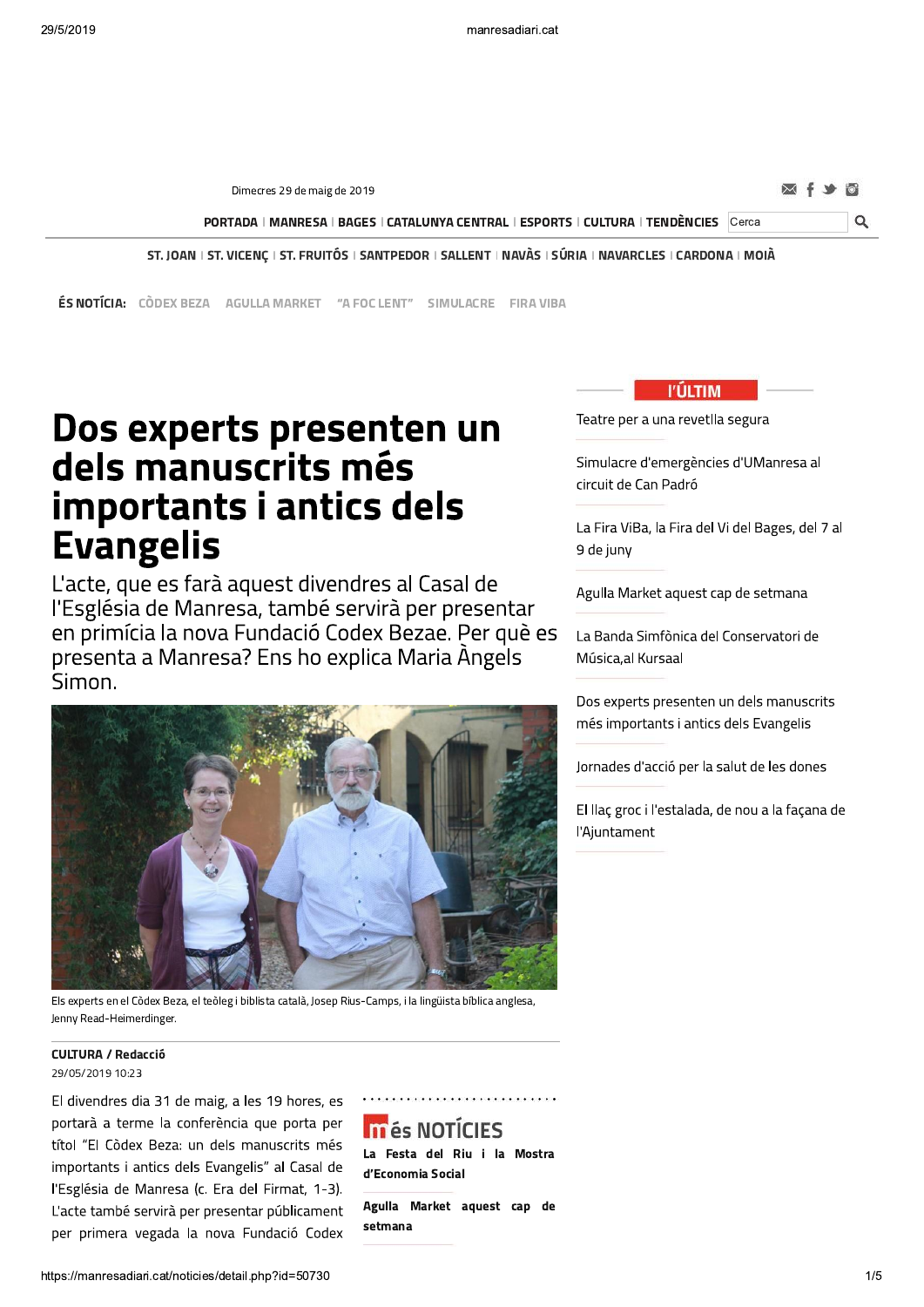Com

ON.

Bezae. La xerrada serà a càrrec dels experts en el Còdex Beza, el teòleg i biblista català, Josep Rius-Camps, i la lingüista bíblica anglesa, Jenny Read-Heimerdinger. A la presentació, també assitiran Bernadette Escaffre, vicedegana de la Facultat de Teologia de Toulouse i la Germana

sobreviure-hi! **Banda**  $\overline{1}$ Simfònica del Conservatori de Música, al Kursaal

.<br>The contract of the contract of the contract of the contract of the contract of the contract of the contract of

exàmens

Mode

Lluisa Madala, professora i doctorant a la mateixa facultat. L'acte és organitzat per la Fundació Codex Bezae.

El Còdex Beza és el manuscrit (segle IV, escrit en grec i llatí) que conté la versió més antiga i completa dels quatre Evangelis i dels Fets dels Apòstols. La particularitat és que el seu text difereix de la majoria de manuscrits dels quals se serveixen usualment per a l'edició del text grec del Nou Testament, com també per a la traducció a les llengües modernes. El Còdex Beza contindria un text grec més proper als originals que no pas la majoria de còdexs de la tradició alexandrina.

La importància d'aquest manuscrit bíblic únic va ser poc coneguda fins als treballs recents de dos professors d'universitat que col·laboren en la seves investigacions des de fa 25 anys: un català, Josep Rius-Camps, i una anglesa, Jenny Read-Heimerdinger. L'objectiu principal per crear la Fundació Codex Bezae és assegurar que els seus treballs siguin compartits amb el gran públic. Els objectius específics de la Fundació són conservar el llegat de Josep Rius-Camps, de manera especial les seves recerques, així com les de Jenny Read-Heimerdinger; difondre aquest llegat, com les futures recerques centrades especialment en el Codex Bezae; promoure la continuació de les recerques i estudis amb la metodología i l'enfocament desenvolupats per Josep Rius-Camps i Jenny Read-Heimerdinger. Per tal d'assolir aquests objectius, s'utilitzaran mitjans com conferències, publicacions, traduccions i cursos pedagògics.

### Per què es presenta a Manresa aquest manuscrit?

M. Àngels Simon, membre del Grup d'exegesi i crítica textual de Manresa conduït per J. Rius-Camps:

"La relació de Josep Rius-Camps, professor emèrit de la Facultat de Teologia de Catalunya i investigador, amb Manresa ja ve de lluny, fa més de 25 anys que Rius-Camps donava classes de Teologia al Centre de Pensament Cristià, on aquest divendres es farà la Xerrada sobre el Codex Bezae i es presentarà la Fundació que portarà el mateix nom.

Però la vinculació de Rius-Camps amb Manresa no només ve d'aguí, sinó de la relació que també fa més de 25 anys es començà a foriar amb la comunitat de les Caputxines del carrer Talamanca de Manresa i un petit grup d'unes 20 persones, també de Manresa i comarca, que varen mostrar interès en els seus estudis d'exegesi sobre els textos del Nou Testament, tenint en compte les diferents redaccions i variants dels còdexs antics, fent especial èmfasi sobretot en les del Còdex Beza, cosa que només ell i una lingüista anglesa, Jenny Read-Heimerdinger, investigaven i que, feliçment, els féu coincidir en un congrés que fou providencial, on es conegueren presentant sengles articles sobre els estudis que ambdós realitzaven sobre el Còdex Beza, fet que els portà a col. laborar estretament en les seves investigacions que, tot complementant-se, els dugué a la publicació conjunta de Demostració a Teòfil (Evangeli de Lluc i Fets dels Apòstols) en grec i català l'any 2009 (Fragmenta ed.), amb les variants dels Còdex Beza, que ja presentàrem en el mateix Centre de Pensament Cristià només publicar-se.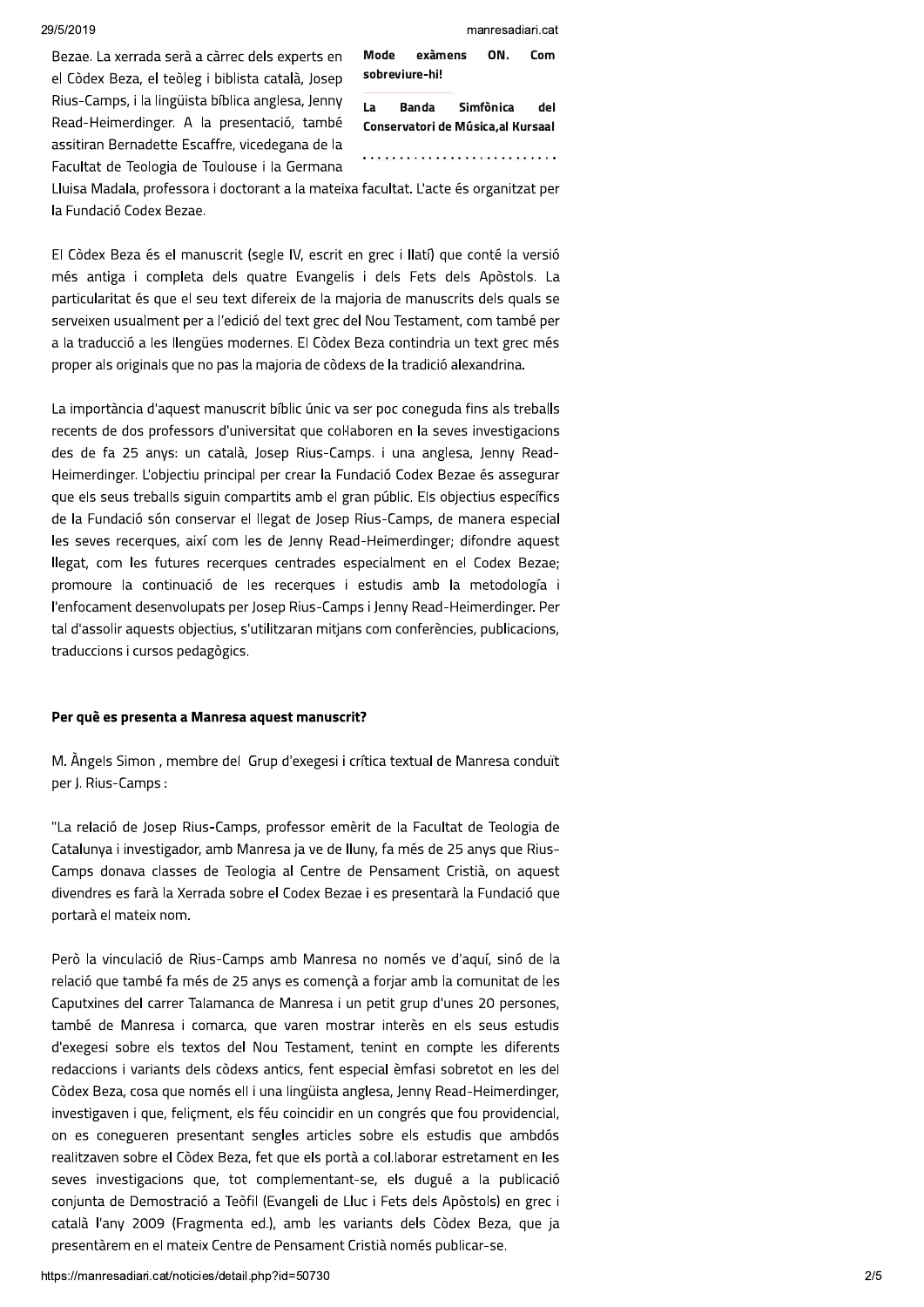Rius- Camps no ha deixat mai de continuar amb les seves investigacions sobre el Còdex Beza, ja sigui amb la publicació de Diari de Teòfil, edició novel, lada basada en l'evangeli de Lluc i en els seus descobriments sobre el tema i en les variants del Còdex Beza, que també es presentà a Manresa i en el mateix lloc només publicarse el 2011, també per l'editorial Fragmenta; ja sigui de manera científica, juntament amb Read-Haimerdinger, publicant uns volums amb les variants d'aquest Còdex en grec i castellà i grec i anglès dels Evangelis i els Fets dels Apòstols. A partir de la seva coneixenca, Read-Haimerdinger aprengué de manera autodidacta el català i també es vinculà, encara que de manera més esporàdica, al grup de la comunitat de les Caputxines, ja que les visites a Catalunya per les investigacions amb Rius-Camps i per l'estreta amistat entre els dos, es feren cada vegada més sovintejades.

Cal llavors, preservar aquests estudis i aquest llegat, per la gran vàlua de les seves investigacions i per preservar per a les futures generacions les descobertes a partir de les variants d'aquest còdex antic i important (s. IV), però ensems desconegut i de variants úniques i valuoses respecte als altres còdexs antics més emprats, pel mínims canvi i manipulació que ha sofert al llarg de la seva història, ja que va quedar amagat durant segles. I d'aquí ve la seva vàlua, ja que no ha estat gairebé modificat o només mínimament.

Per això creiem que cal fer aquesta Fundació i presentar, una vegada més al gran públic aquest Còdex, el dia 31 de maig a les 19 hores, de la mà dels seus dos grans experts mundials, en Josep Rius-Camps i la Jenny Read-Haimerdinger."

#### **CV dels conferenciants**

Josep Rius-Camps (Esparreguera, 1933) és professor emèrit de la Facultat de Teologia de Catalunya. Doctor en Ciències Eclesiàstiques Orientals pel Pontifici Institut Oriental de Roma (1968), on va impartir docència - ho va fer també a la Universitat de Münster i a l'Agustinianum de Roma-, és autor de nombrosos estudis en català, castellà i anglès sobre patrística (Orígenes, les Pseudoclementines i Ignasi d'Antioquia) i sobre Nou Testament (Marc i Lluc-Fets). Juntament amb Jenny Read-Heimerdinger han publicat en anglès un Comentari als Fets dels Apòstols en 4 volums, The Message of Acts in Codex Bezae. A Comparison with the Alexandrian Tradition (T&T Clark International, 2004-2009). Ha tingut cura, amb Jenny Read-Heimerdinger, de l'edició bilingüe (grec-català), per primera vegada en una sola obra, dels dos volums dels escrits de Lluc: Demostració a Teòfil. Evangeli i Fets dels Apòstols segons el Còdex Beza (Fragmenta, 2009), Premi Ciutat de Barcelona de traducció al català de l'any 2009. A la novel·la Diari de Teòfil (Fragmenta, 2011) va donar forma narrativa a les seves investigacions sobre l'obra de Lluc. Fragmenta també ha publicat Converses amb Josep Rius-Camps, d'Ignasi Moreta.

Jenny Read-Heimerdinger és investigadora associada a la Universitat de Bangor, Gal·les. Doctora en estudis bíblics (lingüística grega) per la mateixa universitat (1994), ha impartit docència com a professora de Nou Testament a Bangor i ha estat convidada per universitats de diversos països des del 2006. Combinant la seva experiència en lingüística amb l'interès pel judaisme del primer segle, ha publicat nombrosos estudis en anglès i francès sobre el text de Lluc-Fets, especialment a partir del Còdex Beza. Forma part d'un equip internacional constituït per especialistes d'alt nivell que preparen una nova presentació de la crítica textual del Nou Testament. El seu llibre The Bezan Text of Acts. A Contribution of Discourse Analysis to Textual Criticism (Sheffield Academic Press,